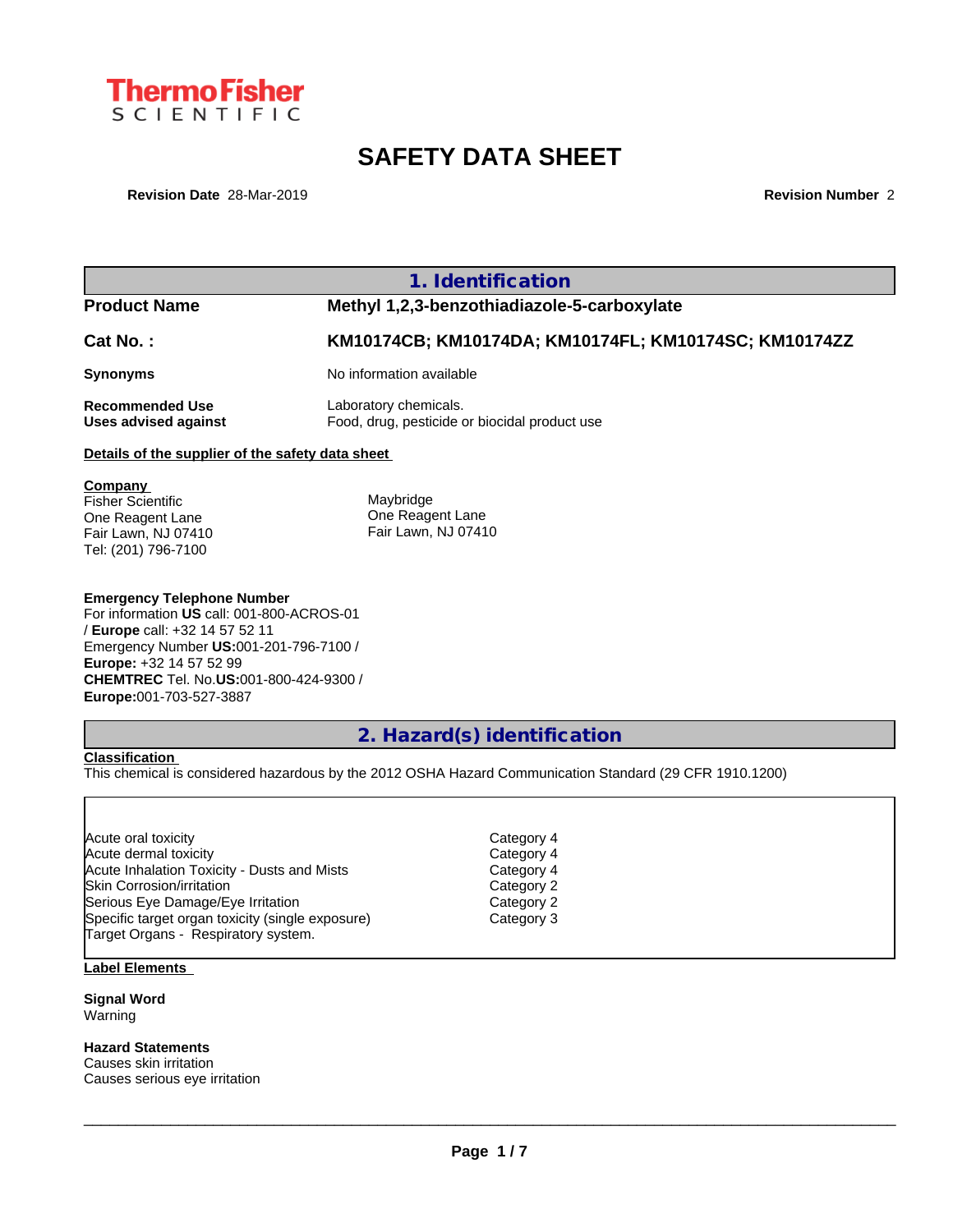May cause respiratory irritation Harmful if swallowed, in contact with skin or if inhaled



# **Precautionary Statements**

#### **Prevention**

Wash face, hands and any exposed skin thoroughly after handling

Do not eat, drink or smoke when using this product

Wear protective gloves/protective clothing/eye protection/face protection

Avoid breathing dust/fume/gas/mist/vapors/spray

Use only outdoors or in a well-ventilated area

#### **Inhalation**

IF INHALED: Remove victim to fresh air and keep at rest in a position comfortable for breathing

Call a POISON CENTER or doctor/physician if you feel unwell

#### **Skin**

IF ON SKIN: Wash with plenty of soap and water

Call a POISON CENTER or doctor/physician if you feel unwell

If skin irritation occurs: Get medical advice/attention

Take off contaminated clothing and wash before reuse

#### **Eyes**

IF IN EYES: Rinse cautiously with water for several minutes. Remove contact lenses, if present and easy to do. Continue rinsing If eye irritation persists: Get medical advice/attention

#### **Ingestion**

IF SWALLOWED: Call a POISON CENTER or doctor/physician if you feel unwell

## Rinse mouth

### **Storage**

Store in a well-ventilated place. Keep container tightly closed

#### Store locked up

#### **Disposal**

Dispose of contents/container to an approved waste disposal plant

#### **Hazards not otherwise classified (HNOC)**

None identified

# **3. Composition/Information on Ingredients**

| <b>Component</b>      |                                                                                                                      | <b>CAS-No</b>                                                                                                      | Weight % |  |  |  |  |  |  |
|-----------------------|----------------------------------------------------------------------------------------------------------------------|--------------------------------------------------------------------------------------------------------------------|----------|--|--|--|--|--|--|
|                       | Methyl 1,2,3-benzothiadiazole-5-carboxylate<br>23616-15-1<br>> 97                                                    |                                                                                                                    |          |  |  |  |  |  |  |
|                       |                                                                                                                      | 4. First-aid measures                                                                                              |          |  |  |  |  |  |  |
| <b>General Advice</b> |                                                                                                                      | If symptoms persist, call a physician.                                                                             |          |  |  |  |  |  |  |
| <b>Eye Contact</b>    |                                                                                                                      | Rinse immediately with plenty of water, also under the eyelids, for at least 15 minutes. Get<br>medical attention. |          |  |  |  |  |  |  |
| <b>Skin Contact</b>   | Wash off immediately with plenty of water for at least 15 minutes. If skin irritation persists,<br>call a physician. |                                                                                                                    |          |  |  |  |  |  |  |
| <b>Inhalation</b>     | symptoms occur.                                                                                                      | Move to fresh air. If not breathing, give artificial respiration. Get medical attention if                         |          |  |  |  |  |  |  |
|                       |                                                                                                                      |                                                                                                                    |          |  |  |  |  |  |  |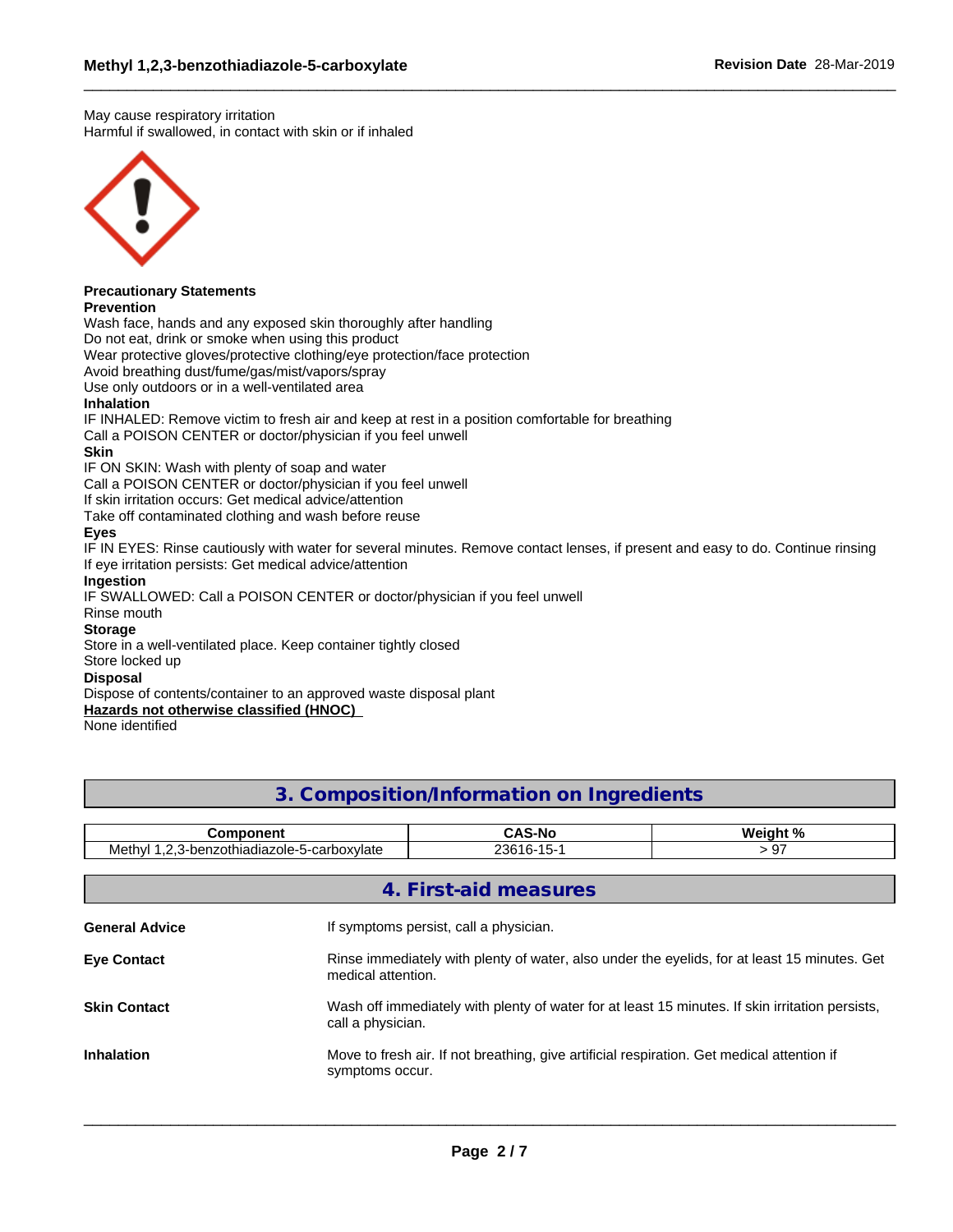| Ingestion                                                                                                                                                                                                                                                                                  | Clean mouth with water and drink afterwards plenty of water. Get medical attention if<br>symptoms occur. |                                                                                                                                                                                |                                |  |  |  |  |  |  |
|--------------------------------------------------------------------------------------------------------------------------------------------------------------------------------------------------------------------------------------------------------------------------------------------|----------------------------------------------------------------------------------------------------------|--------------------------------------------------------------------------------------------------------------------------------------------------------------------------------|--------------------------------|--|--|--|--|--|--|
| Most important symptoms and                                                                                                                                                                                                                                                                | None reasonably foreseeable.                                                                             |                                                                                                                                                                                |                                |  |  |  |  |  |  |
| effects<br><b>Notes to Physician</b>                                                                                                                                                                                                                                                       | Treat symptomatically                                                                                    |                                                                                                                                                                                |                                |  |  |  |  |  |  |
|                                                                                                                                                                                                                                                                                            |                                                                                                          | 5. Fire-fighting measures                                                                                                                                                      |                                |  |  |  |  |  |  |
| <b>Suitable Extinguishing Media</b>                                                                                                                                                                                                                                                        |                                                                                                          | Water spray. Carbon dioxide (CO <sub>2</sub> ). Dry chemical. Chemical foam.                                                                                                   |                                |  |  |  |  |  |  |
| <b>Unsuitable Extinguishing Media</b>                                                                                                                                                                                                                                                      | No information available                                                                                 |                                                                                                                                                                                |                                |  |  |  |  |  |  |
| <b>Flash Point</b><br>Method -                                                                                                                                                                                                                                                             | No information available<br>No information available                                                     |                                                                                                                                                                                |                                |  |  |  |  |  |  |
| <b>Autoignition Temperature</b><br><b>Explosion Limits</b><br><b>Upper</b>                                                                                                                                                                                                                 | No information available<br>No data available                                                            |                                                                                                                                                                                |                                |  |  |  |  |  |  |
| Lower                                                                                                                                                                                                                                                                                      | No data available                                                                                        |                                                                                                                                                                                |                                |  |  |  |  |  |  |
| Sensitivity to Mechanical Impact No information available<br><b>Sensitivity to Static Discharge</b>                                                                                                                                                                                        | No information available                                                                                 |                                                                                                                                                                                |                                |  |  |  |  |  |  |
| <b>Specific Hazards Arising from the Chemical</b><br>Keep product and empty container away from heat and sources of ignition.                                                                                                                                                              |                                                                                                          |                                                                                                                                                                                |                                |  |  |  |  |  |  |
| Nitrogen oxides (NOx) Carbon monoxide (CO) Carbon dioxide (CO2) Sulfur oxides<br><b>Protective Equipment and Precautions for Firefighters</b><br>As in any fire, wear self-contained breathing apparatus pressure-demand, MSHA/NIOSH (approved or equivalent) and full<br>protective gear. |                                                                                                          |                                                                                                                                                                                |                                |  |  |  |  |  |  |
| <u>NFPA</u><br>Health<br>2                                                                                                                                                                                                                                                                 | Flammability<br>1                                                                                        | <b>Instability</b><br>0                                                                                                                                                        | <b>Physical hazards</b><br>N/A |  |  |  |  |  |  |
|                                                                                                                                                                                                                                                                                            |                                                                                                          | 6. Accidental release measures                                                                                                                                                 |                                |  |  |  |  |  |  |
| <b>Personal Precautions</b><br><b>Environmental Precautions</b>                                                                                                                                                                                                                            | information.                                                                                             | Ensure adequate ventilation. Use personal protective equipment. Avoid dust formation.<br>Should not be released into the environment. See Section 12 for additional ecological |                                |  |  |  |  |  |  |
| Methods for Containment and Clean Sweep up or vacuum up spillage and collect in suitable container for disposal. Keep in<br>Up                                                                                                                                                             | suitable, closed containers for disposal.                                                                |                                                                                                                                                                                |                                |  |  |  |  |  |  |
|                                                                                                                                                                                                                                                                                            |                                                                                                          | 7. Handling and storage                                                                                                                                                        |                                |  |  |  |  |  |  |
| <b>Handling</b>                                                                                                                                                                                                                                                                            |                                                                                                          | Wear personal protective equipment. Ensure adequate ventilation. Do not get in eyes, on<br>skin, or on clothing. Avoid ingestion and inhalation. Avoid dust formation.         |                                |  |  |  |  |  |  |
| <b>Storage</b>                                                                                                                                                                                                                                                                             |                                                                                                          | Keep in a dry, cool and well-ventilated place. Keep container tightly closed.                                                                                                  |                                |  |  |  |  |  |  |
|                                                                                                                                                                                                                                                                                            |                                                                                                          | 8. Exposure controls / personal protection                                                                                                                                     |                                |  |  |  |  |  |  |
| <b>Exposure Guidelines</b>                                                                                                                                                                                                                                                                 |                                                                                                          | This product does not contain any hazardous materials with occupational exposure<br>limitsestablished by the region specific regulatory bodies.                                |                                |  |  |  |  |  |  |
| <b>Engineering Measures</b>                                                                                                                                                                                                                                                                |                                                                                                          | Ensure adequate ventilation, especially in confined areas. Ensure that eyewash stations                                                                                        |                                |  |  |  |  |  |  |
|                                                                                                                                                                                                                                                                                            |                                                                                                          |                                                                                                                                                                                |                                |  |  |  |  |  |  |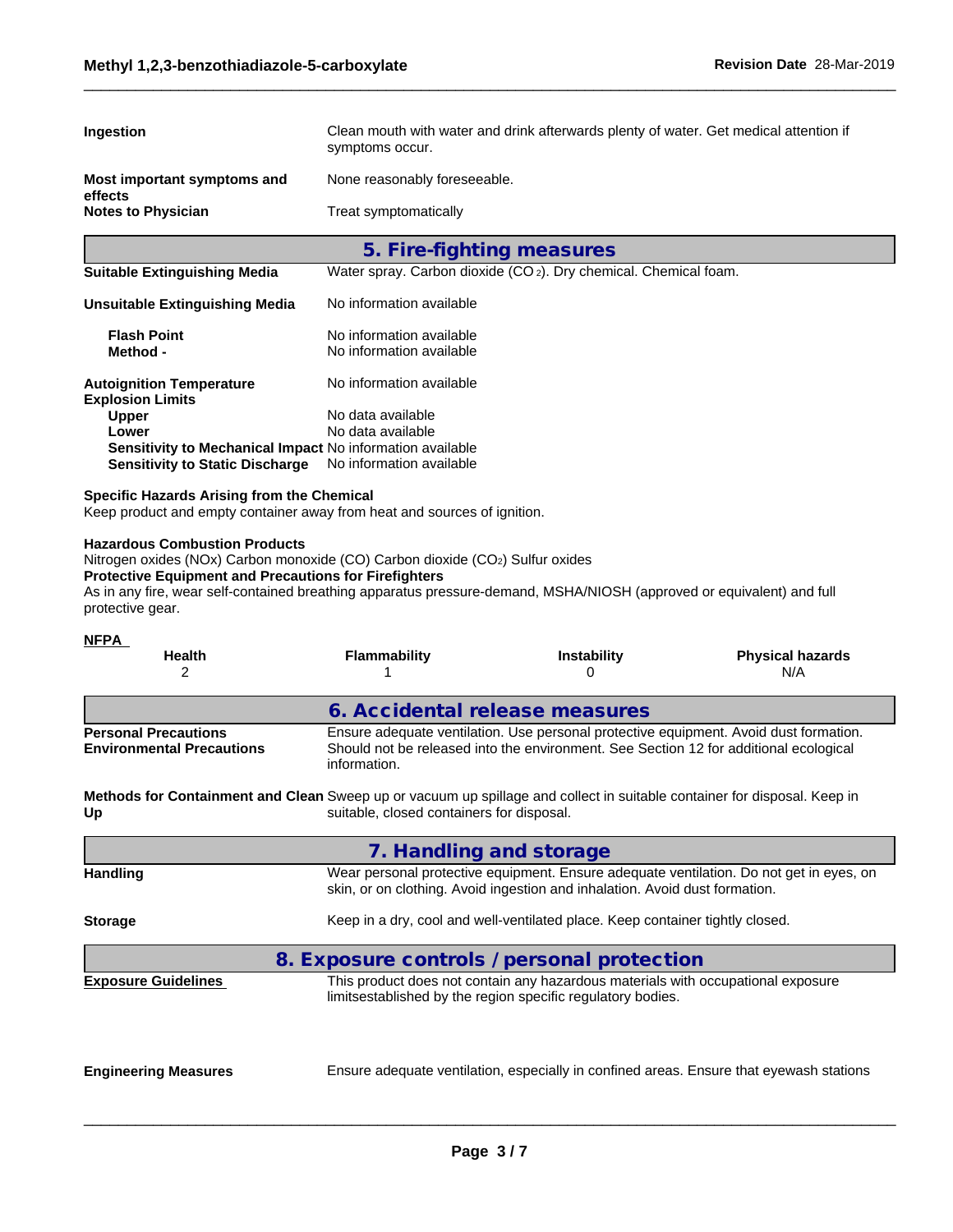and safety showers are close to the workstation location.

#### **Personal Protective Equipment**

| <b>Eye/face Protection</b>    | Wear appropriate protective eyeglasses or chemical safety goggles as described by<br>OSHA's eye and face protection regulations in 29 CFR 1910.133 or European Standard<br>EN166.                                                                       |
|-------------------------------|---------------------------------------------------------------------------------------------------------------------------------------------------------------------------------------------------------------------------------------------------------|
| Skin and body protection      | Wear appropriate protective gloves and clothing to prevent skin exposure.                                                                                                                                                                               |
| <b>Respiratory Protection</b> | Follow the OSHA respirator regulations found in 29 CFR 1910.134 or European Standard<br>EN 149. Use a NIOSH/MSHA or European Standard EN 149 approved respirator if<br>exposure limits are exceeded or if irritation or other symptoms are experienced. |
| <b>Hygiene Measures</b>       | Handle in accordance with good industrial hygiene and safety practice.                                                                                                                                                                                  |

|                                               | 9. Physical and chemical properties |
|-----------------------------------------------|-------------------------------------|
| <b>Physical State</b>                         | Solid                               |
| Appearance                                    | Light red                           |
| Odor                                          | No information available            |
| <b>Odor Threshold</b>                         | No information available            |
| pH                                            | No information available            |
| <b>Melting Point/Range</b>                    | 118 - 120 °C / 244.4 - 248 °F       |
| <b>Boiling Point/Range</b>                    | No information available            |
| <b>Flash Point</b>                            | No information available            |
| <b>Evaporation Rate</b>                       | Not applicable                      |
| Flammability (solid,gas)                      | No information available            |
| <b>Flammability or explosive limits</b>       |                                     |
| <b>Upper</b>                                  | No data available                   |
| Lower                                         | No data available                   |
| <b>Vapor Pressure</b>                         | No information available            |
| <b>Vapor Density</b>                          | Not applicable                      |
| <b>Specific Gravity</b>                       | No information available            |
| <b>Solubility</b>                             | No information available            |
| <b>Partition coefficient; n-octanol/water</b> | No data available                   |
| <b>Autoignition Temperature</b>               | No information available            |
| <b>Decomposition Temperature</b>              | No information available            |
| <b>Viscosity</b>                              | Not applicable                      |
| <b>Molecular Formula</b>                      | C8 H6 N2 O2 S                       |
| <b>Molecular Weight</b>                       | 194.21                              |
|                                               |                                     |

# **10. Stability and reactivity**

| <b>Reactive Hazard</b>          | None known, based on information available                                                                        |
|---------------------------------|-------------------------------------------------------------------------------------------------------------------|
| <b>Stability</b>                | Stable under normal conditions.                                                                                   |
| <b>Conditions to Avoid</b>      | Incompatible products.                                                                                            |
| Incompatible Materials          | Strong oxidizing agents, Strong bases, Strong reducing agents                                                     |
|                                 | Hazardous Decomposition Products Nitrogen oxides (NOx), Carbon monoxide (CO), Carbon dioxide (CO2), Sulfur oxides |
| <b>Hazardous Polymerization</b> | No information available.                                                                                         |
| <b>Hazardous Reactions</b>      | None under normal processing.                                                                                     |

**11. Toxicological information**

 $\_$  ,  $\_$  ,  $\_$  ,  $\_$  ,  $\_$  ,  $\_$  ,  $\_$  ,  $\_$  ,  $\_$  ,  $\_$  ,  $\_$  ,  $\_$  ,  $\_$  ,  $\_$  ,  $\_$  ,  $\_$  ,  $\_$  ,  $\_$  ,  $\_$  ,  $\_$  ,  $\_$  ,  $\_$  ,  $\_$  ,  $\_$  ,  $\_$  ,  $\_$  ,  $\_$  ,  $\_$  ,  $\_$  ,  $\_$  ,  $\_$  ,  $\_$  ,  $\_$  ,  $\_$  ,  $\_$  ,  $\_$  ,  $\_$  ,

### **Acute Toxicity**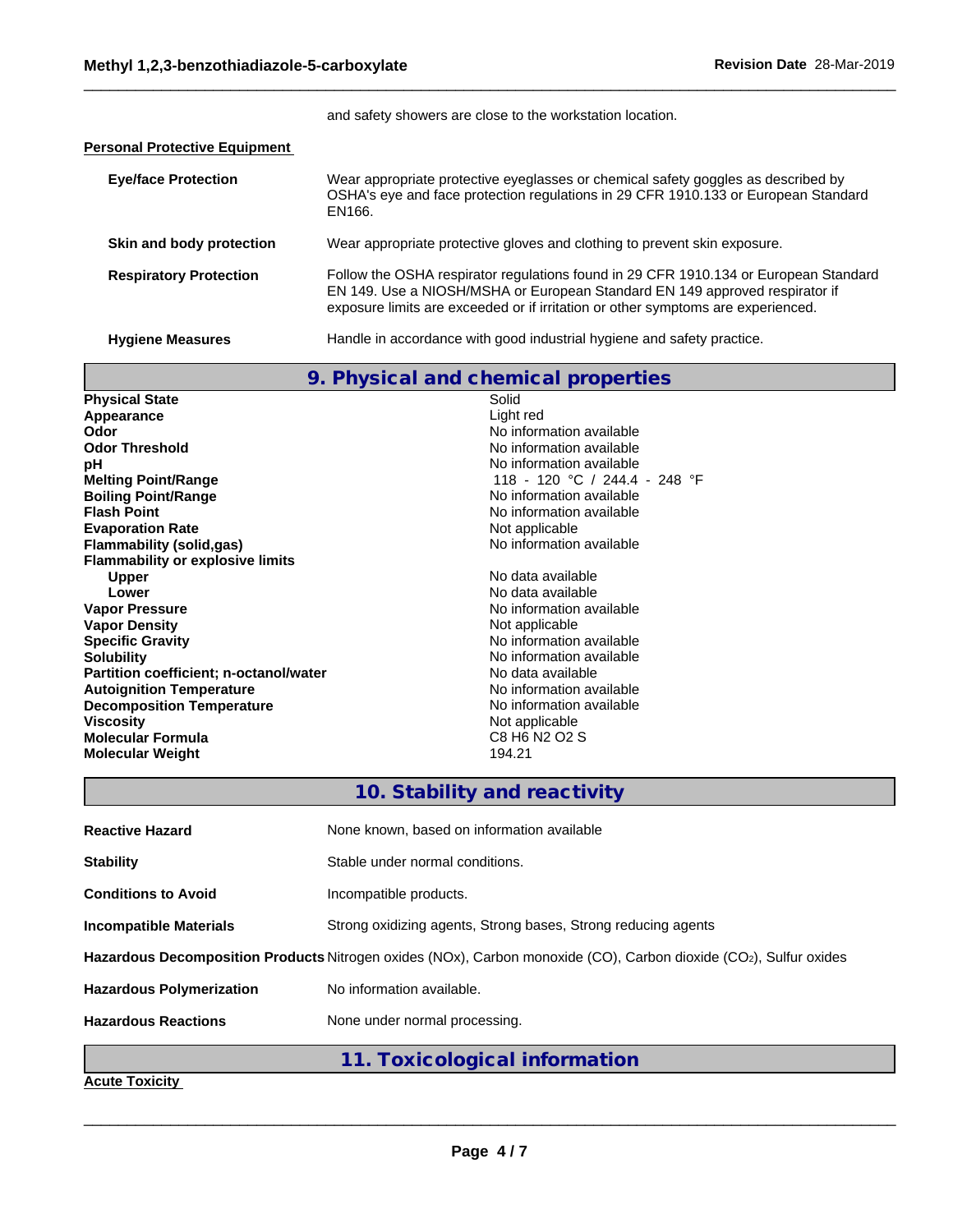| <b>Product Information</b>         |                                                                                            |
|------------------------------------|--------------------------------------------------------------------------------------------|
| <b>Component Information</b>       |                                                                                            |
| <b>Toxicologically Synergistic</b> | No information available                                                                   |
| <b>Products</b>                    |                                                                                            |
|                                    | Delayed and immediate effects as well as chronic effects from short and long-term exposure |
| <b>Irritation</b>                  | No information available                                                                   |

| Sensitization | No information available |
|---------------|--------------------------|
|               |                          |

Carcinogenicity The table below indicates whether each agency has listed any ingredient as a carcinogen.

| <b>CAS-No</b><br>Component                                                                 | <b>IARC</b>                                                    | <b>NTP</b>                                                                                                                                                                                                                                                            | <b>ACGIH</b> | <b>OSHA</b> | <b>Mexico</b> |  |  |  |  |  |
|--------------------------------------------------------------------------------------------|----------------------------------------------------------------|-----------------------------------------------------------------------------------------------------------------------------------------------------------------------------------------------------------------------------------------------------------------------|--------------|-------------|---------------|--|--|--|--|--|
| 23616-15-1<br>Methyl                                                                       | Not listed                                                     | Not listed                                                                                                                                                                                                                                                            | Not listed   | Not listed  | Not listed    |  |  |  |  |  |
| 1,2,3-benzothiadiazole                                                                     |                                                                |                                                                                                                                                                                                                                                                       |              |             |               |  |  |  |  |  |
| -5-carboxylate                                                                             |                                                                |                                                                                                                                                                                                                                                                       |              |             |               |  |  |  |  |  |
| <b>Mutagenic Effects</b>                                                                   | No information available                                       |                                                                                                                                                                                                                                                                       |              |             |               |  |  |  |  |  |
| <b>Reproductive Effects</b>                                                                | No information available.                                      |                                                                                                                                                                                                                                                                       |              |             |               |  |  |  |  |  |
| <b>Developmental Effects</b>                                                               | No information available.                                      |                                                                                                                                                                                                                                                                       |              |             |               |  |  |  |  |  |
| Teratogenicity                                                                             |                                                                | No information available.                                                                                                                                                                                                                                             |              |             |               |  |  |  |  |  |
| <b>STOT - single exposure</b><br><b>STOT - repeated exposure</b>                           | Respiratory system<br>None known                               |                                                                                                                                                                                                                                                                       |              |             |               |  |  |  |  |  |
| <b>Aspiration hazard</b>                                                                   | No information available                                       |                                                                                                                                                                                                                                                                       |              |             |               |  |  |  |  |  |
| Symptoms / effects, both acute and No information available<br>delayed                     |                                                                |                                                                                                                                                                                                                                                                       |              |             |               |  |  |  |  |  |
| <b>Endocrine Disruptor Information</b>                                                     |                                                                | No information available                                                                                                                                                                                                                                              |              |             |               |  |  |  |  |  |
| <b>Other Adverse Effects</b>                                                               | The toxicological properties have not been fully investigated. |                                                                                                                                                                                                                                                                       |              |             |               |  |  |  |  |  |
|                                                                                            |                                                                | 12. Ecological information                                                                                                                                                                                                                                            |              |             |               |  |  |  |  |  |
| Ecotoxicity<br>Do not empty into drains.                                                   |                                                                |                                                                                                                                                                                                                                                                       |              |             |               |  |  |  |  |  |
| <b>Persistence and Degradability</b>                                                       |                                                                | Soluble in water Persistence is unlikely based on information available.                                                                                                                                                                                              |              |             |               |  |  |  |  |  |
| <b>Bioaccumulation/Accumulation</b>                                                        | No information available.                                      |                                                                                                                                                                                                                                                                       |              |             |               |  |  |  |  |  |
| Mobility                                                                                   |                                                                | Will likely be mobile in the environment due to its water solubility.                                                                                                                                                                                                 |              |             |               |  |  |  |  |  |
|                                                                                            |                                                                | 13. Disposal considerations                                                                                                                                                                                                                                           |              |             |               |  |  |  |  |  |
| <b>Waste Disposal Methods</b>                                                              |                                                                | Chemical waste generators must determine whether a discarded chemical is classified as a<br>hazardous waste. Chemical waste generators must also consult local, regional, and<br>national hazardous waste regulations to ensure complete and accurate classification. |              |             |               |  |  |  |  |  |
|                                                                                            |                                                                | 14. Transport information                                                                                                                                                                                                                                             |              |             |               |  |  |  |  |  |
| DOT<br>UN-No<br><b>Proper Shipping Name</b><br><b>Hazard Class</b><br><b>Packing Group</b> | UN2811<br>6.1<br>Ш                                             | TOXIC SOLIDS, ORGANIC, N.O.S.                                                                                                                                                                                                                                         |              |             |               |  |  |  |  |  |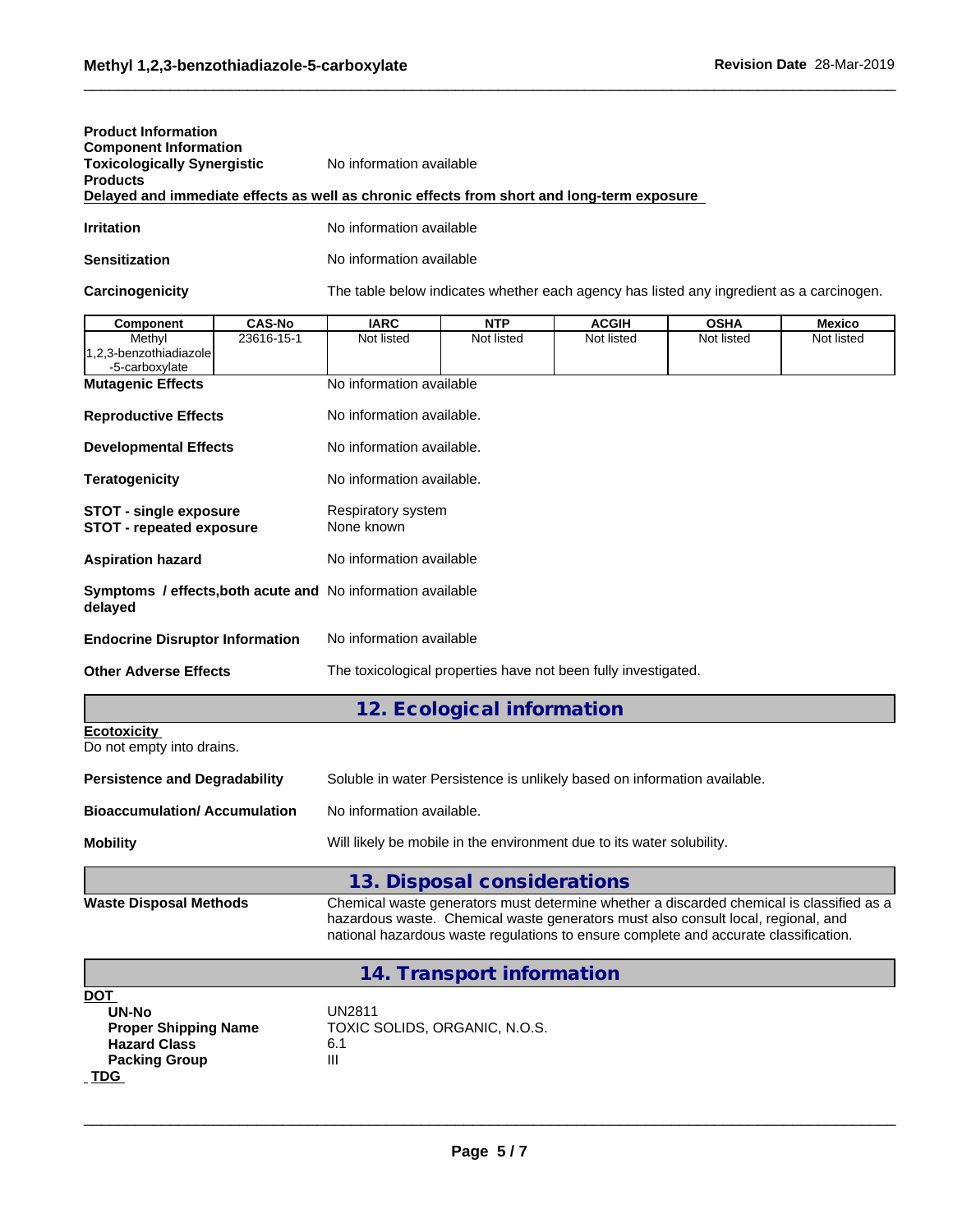| <b>UN-No</b><br><b>Proper Shipping Name</b><br><b>Hazard Class</b><br><b>Packing Group</b> | <b>UN2811</b><br>Toxic solid, organic, n.o.s.<br>6.1<br>Ш |
|--------------------------------------------------------------------------------------------|-----------------------------------------------------------|
| <b>IATA</b>                                                                                |                                                           |
| UN-No                                                                                      | UN2811                                                    |
| <b>Proper Shipping Name</b>                                                                | Toxic solid, organic, n.o.s.                              |
| <b>Hazard Class</b>                                                                        | 6.1                                                       |
| <b>Packing Group</b>                                                                       | Ш                                                         |
| <b>IMDG/IMO</b>                                                                            |                                                           |
| UN-No                                                                                      | UN2811                                                    |
| <b>Proper Shipping Name</b>                                                                | Toxic solid, organic, n.o.s.                              |
| <b>Hazard Class</b>                                                                        | 6.1                                                       |
| <b>Packing Group</b>                                                                       | Ш                                                         |
|                                                                                            | 15. Regulatory information                                |

### **United States of America Inventory**

| Component                         | CAS-No     | <b>TSCA</b> | <b>TSCA Inventory notification -</b><br><b>Active/Inactive</b> | <b>TSCA - EPA Regulatory</b><br><b>Flags</b> |
|-----------------------------------|------------|-------------|----------------------------------------------------------------|----------------------------------------------|
| Methyl                            | 23616-15-1 |             |                                                                |                                              |
| 1,2,3-benzothiadiazole-5-carboxyl |            |             |                                                                |                                              |
| ate                               |            |             |                                                                |                                              |

#### **Legend:**

**TSCA** - Toxic Substances Control Act, (40 CFR Part 710)

X - Listed '-' - Not Listed

**TSCA 12(b)** - Notices of Export Not applicable

#### **International Inventories**

Canada (DSL/NDSL), Europe (EINECS/ELINCS/NLP), Philippines (PICCS), Japan (ENCS), Australia (AICS), China (IECSC), Korea (ECL).

| Component                         | <b>CAS-No</b> | <b>DSL</b> | <b>NDSL</b> | <b>EINECS</b> | <b>PICCS</b> | <b>ENCS</b> | <b>AICS</b> | <b>IECSC</b> | <b>KECL</b> |
|-----------------------------------|---------------|------------|-------------|---------------|--------------|-------------|-------------|--------------|-------------|
| Methyl                            | 23616-15-1    |            |             |               |              |             |             |              |             |
| 1,2,3-benzothiadiazole-5-carboxyl |               |            |             |               |              |             |             |              |             |
| ate                               |               |            |             |               |              |             |             |              |             |

#### **U.S. Federal Regulations**

| <b>SARA 313</b>                                                       | Not applicable                                             |
|-----------------------------------------------------------------------|------------------------------------------------------------|
| <b>SARA 311/312 Hazard Categories</b>                                 | See section 2 for more information                         |
| <b>CWA (Clean Water Act)</b>                                          | Not applicable                                             |
| <b>Clean Air Act</b>                                                  | Not applicable                                             |
| <b>OSHA</b> - Occupational Safety and<br><b>Health Administration</b> | Not applicable                                             |
| <b>CERCLA</b>                                                         | Not applicable                                             |
| <b>California Proposition 65</b>                                      | This product does not contain any Proposition 65 chemicals |
| U.S. State Right-to-Know<br><b>Regulations</b>                        | Not applicable                                             |
| U.S. Department of Transportation                                     |                                                            |